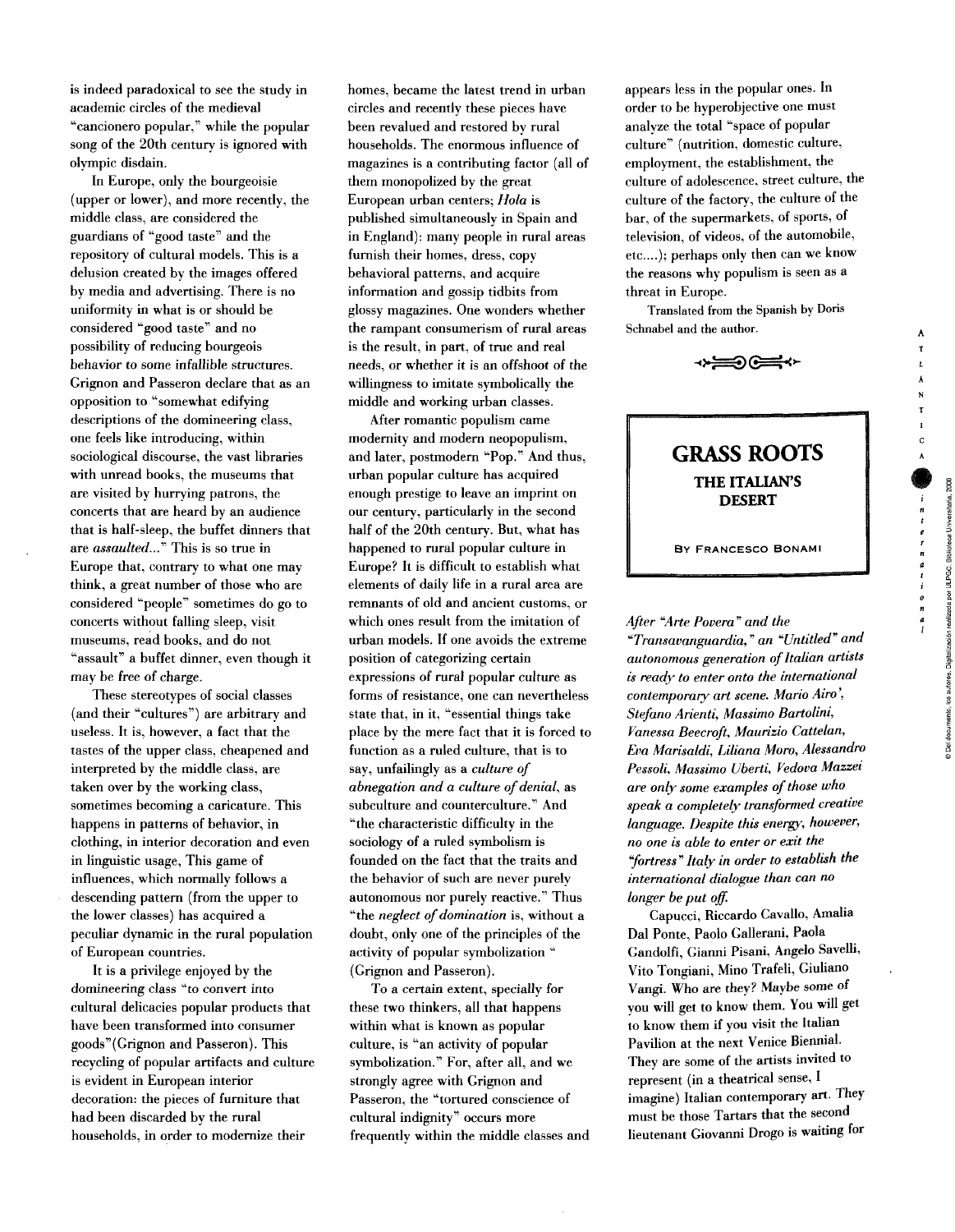in a distant fortress on the border of an imaginary country in the beautiful book written by Dino Buzzati in 1940. They could be those Tartars who only come when Drogo, forgotten by all, is already dead.

To begin a discussion about some of the artists invited by Jean Clair to occupy the Italian Pavilion so that we can embark on the journey into the interior of this European chimera callad Italy, is neither simple nor painless. As a good Italian I am congenitally afflicted with a polemical spirit, a spirit that pervades the prívate as well as public history of every citizen who grew up in the shadow of the Brunelleschi dome, among the scents of sage and rosemary, through the years of terrorísm, to the days when everyone owns three pairs of Timberland shoes and wears two identical Swatch watches on their wrist. And yet, it is equally important to look at the facts that surround the preparation for the next Biennial -which will mark its hundredth anniversarybefore any other polemic explodes blinding everyone. The facts must be analyzed for what they signify as symbols and examples of a perverse cultural condition that appears incurable.

The names I have listed, names that will be presented to an intemational public in competition with artists such as Bill Viola or Katharina Frítsch, do not represent Italian contemporary art. This is an indisputable fact. It is indisputable because contemporary art is no longer a parochial phenomenon and hasn't been for many years. It is no longer a creative reflection of provincial pathologies, which are respectable and justifiable but do not represent a cultural generation that has been educated in communication with the rest of the world. In Italy a generation of artists exists between the ages of twentyfive and thirty that is in direct contact with intemational research and creative trends. These artists are capable of producing art works that are fully autonomous and represent a contemporary culture in transformation. The names selected for the hundred year celebration of one of the most important intemational art institutions do not reflect a transformation but an

embalmed world that has voluntaríly sealed itself off the rest of the planet and is thus incapable of understanding global developments and traumas.

What 1 am saying is neither polemical ñor arbitrary, but easily documented. Every crític or curator, small or large, local or intemational, will understand what 1 am saying with regard to the need for cultural evolution and progress. If he or she doesn't pursue this he/she favors a specific preparation towards an objective and honest visión of the reality in which he should work. What I am confronting is not a problem of individuáis but the drama of a culture and its pattems of progression.

In spite of the political morass that has govemed and still govems Italy, a look at the panorama of contemporary art from the post-war period to the present reveáis a bipolar structure. On the one hand there is Germano Celant and on the other Achille Bonito Oliva. These two characters, employing both their strengths and their weaknesses, have ruled the two largest factions in the Italian art world. Through domination and subjugation, they deny even their own inspiration to an entire generation of young curators and crítics who could offer the world a truly contemporary vision of what has been created, produced, and researched in Italian art during the last ten years.

Celant has functioned from within a politics of filters. The strength of his extensive historical research allowed him to occupy positions of power in the art world, and as he moved from seat to seat he placed his harmless pawns, strategically or not, anywhere the system offered: magazines, marginal museums, galleries. An understandable tactic, since Italy is ruled by a patemalistic and nepotistic mentality to which inevitably a parrícidal instinct will oppose itself. Patricide, then, becomes the only possible action in order to clear the way towards autonomous thought. Unfortunately, this system doesn't produce anything other than clones, photocopies of the fathers that surrounded themselves so cleverly with impotent and uncertain godsons. Celant is one of these fathers in whom every future generation identifies itself thereby eclipsing itself.

Conversely, Achille Bonito Oliva has operated through his home-made strategy of chaos and confusión. Instead of exclusión or filtering. Bonito Oliva has pursued the poetics of the crowd in which all values, even the most brilliant, become the same or cancel themselves out. Bonito Oliva proceeded in an ecumenical fashion, moving closer, instead of farther away, as Celant did, to all. The "Transavanguardia" was his creation and he continues to feed off it, but he is wary of its repetition. The artists he ingeniously but ingenuously promoted have obscured him, their fame and their fortune having squashed his image. In the future, we will see. Bonito Oliva will ñor repeat this error and he will diffuse all of his energy in a thousand homogeneous projects in which inevitably his figure will become the vanishing point. Duríng the last Biennial, however, this strategy proved itself to be fatal. Stubbomly refusing to form an organized work team, fearing that a restricted number of collaborators might produce a possible successor, he ended up being overwhelmed by the landslide of criticism directed at him personally.

It is interesting to evaluate Jean Clair's cholees in light of the work of Bonito Oliva. The dynamic of Italian rule is clearly revealed in all its intricacies. In order to free himself from the shadow of the last director, Jean Clair chose to renounce any type of informed collaboration, preferring celebrated but clearly uninformed intellectuals such as Hans Belting, Cilio Dorfles or Maurizio Calvesi. In spite of this anomalous situation, to say that it would have been better to reappoint Achille Bonito Oliva as director shows a lack of comprehension of the drama in which Italy is consuming itself. It would be as preferring Chrístian Democrats and Socialists (who were in power for more than forty years) over the present govemment. Any change is better than none at all. More than ever before, Italy has become a political and cultural vacuum with no idea of how a civilization should organize itself for the future in order to regenerate the quality of its own resources. The tragedy is that great potential exists within the vacuum but is denied any possibility of